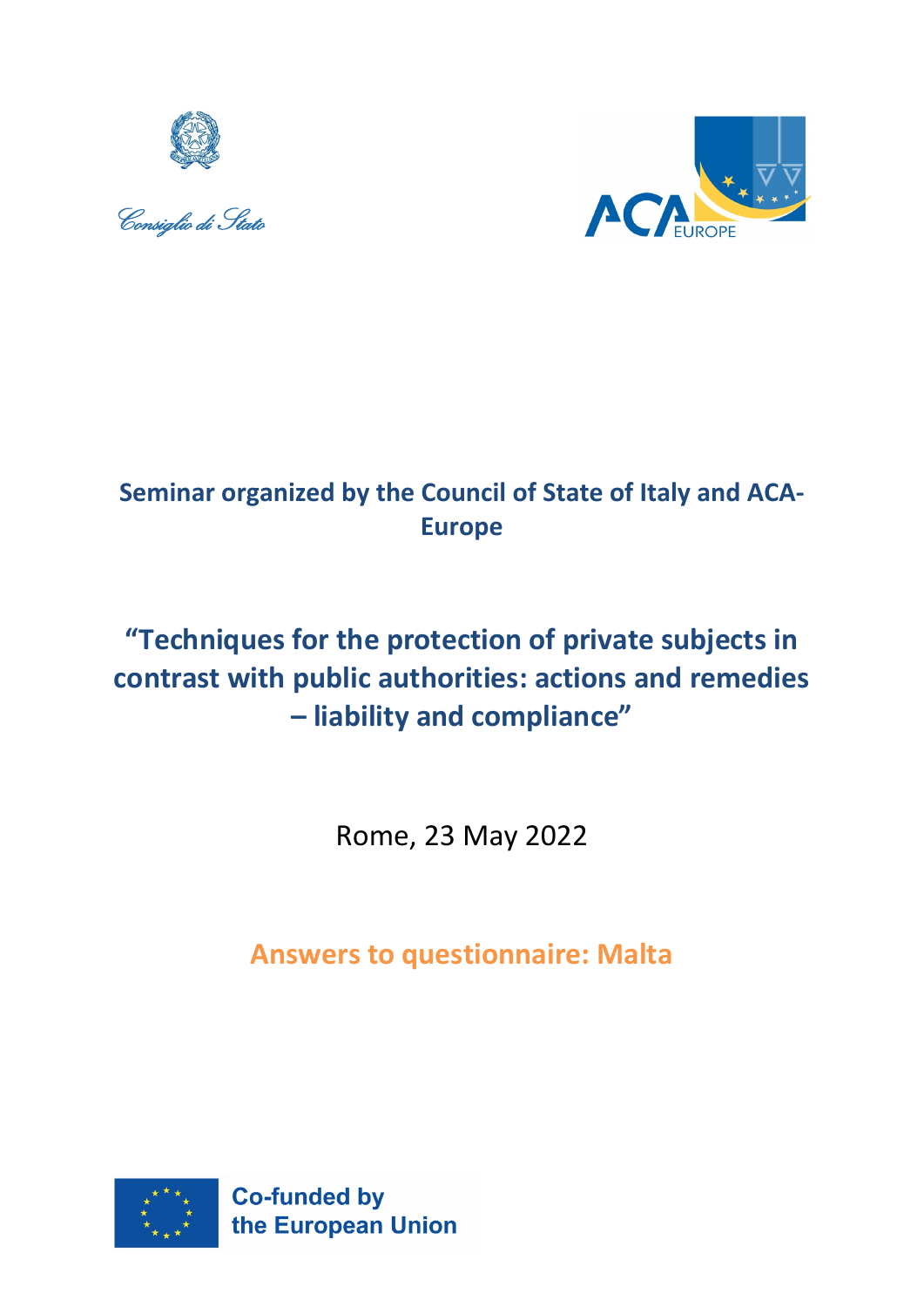



# **"TECHNIQUES FOR THE PROTECTION OF PRIVATE SUBJECTS IN CONTRAST WITH PUBLIC AUTHORITIES: ACTIONS AND REMEDIES - LIABILITY AND COMPLIANCE".**

# **INTRODUCTION**

The seminar will analyse the types of actions that can be brought before the administrative judge: action of annulment, action of declaration and action of condemnation. With particular reference to the latter, the seminar will focus on compensatory measures, including damages for loss of opportunity and damages as a result of delay.

The seminar also intends to examine the possibility of any and eventual special or fast-track procedure, for introductory terms and methods which pertain to certain subjects under consideration, for example, for their economic or political relevance, such as those to be found in the sphere of public contracts (see also transversal analysis).

The aim of this questionnaire and of the subsequent seminar is to provide a wider comprehension of the similarities and differences that exist among the various legal systems of the member States insofar as they apply to the situations to be dealt with by the administrative court, paying particular attention to the content and subject matter of the relative rulings.

# **SESSION I**

# **LEGAL PROCEEDINGS THAT CAN BE BROUGHT BEFORE THE ADMINISTRATIVE COURT**

- **1. In your legal system, which judges are competent to pronounce on disputes in which one of the parties is the public administration?**
	- An ordinary judge
	- An administrative judge
	- Others: administrative magistrate Refer to Chapter 490 and article 469A of the Code of Civil Procedure

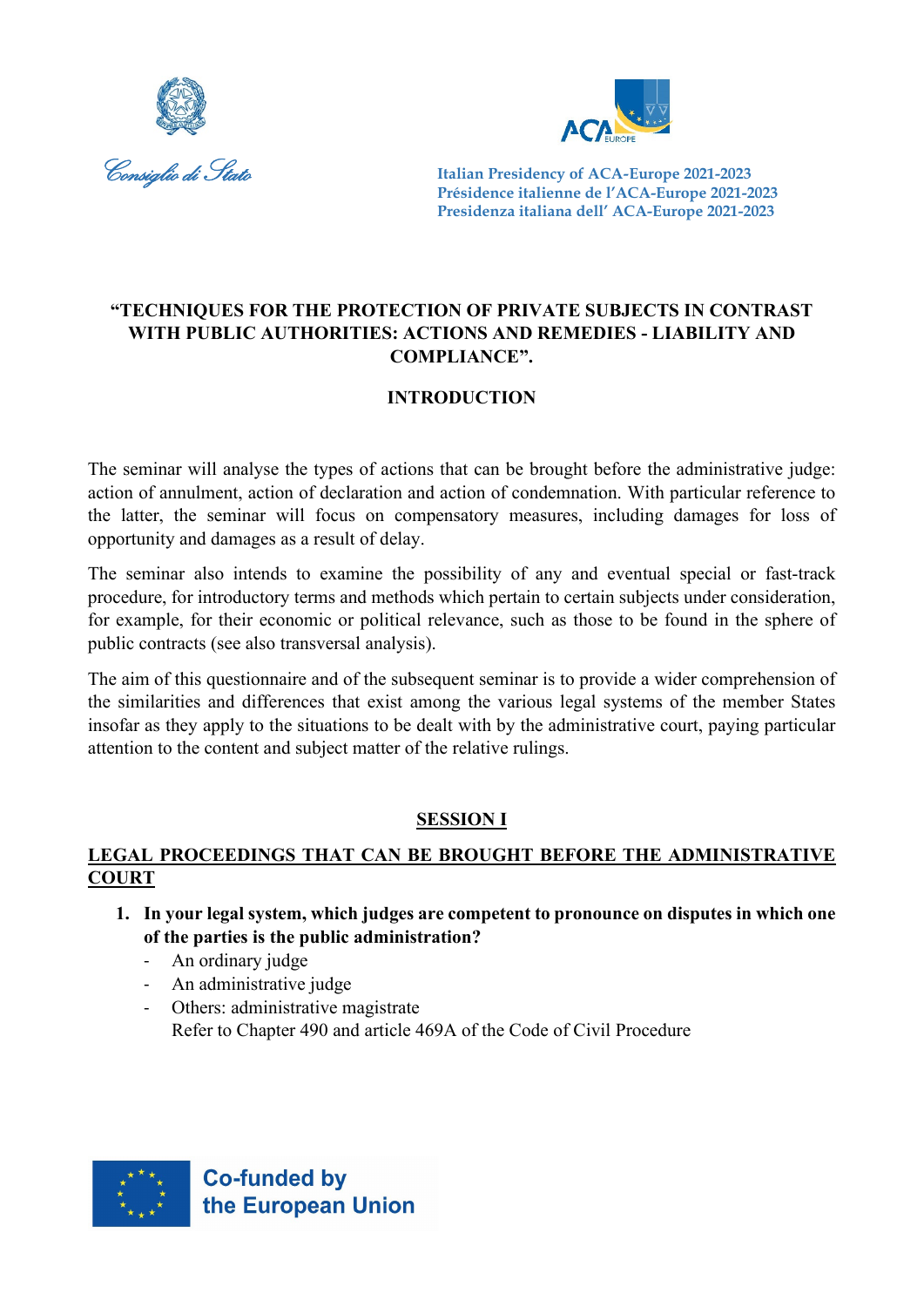



#### **Italian reply**

In the Italian legal system, the jurisdiction of the administrative court is defined by art. 103 of the Italian Constitution and by art. 7 of the administrative process code (hereafter to be referred to by the acronym a.p.c.)

The administrative court has jurisdiction with public law litigation in any disputes in which the Public Administration acts by implementing special powers and not according to the terms of common law.

- **2. Which actions can be brought before the administrative court in view of the exercise of administrative powers?**
	- Annulment of administrative acts
	- Other actions: damages

If you have replied 'other actions', please clarify which.

#### **Italian reply**

The administrative process code highlights the following actions:

- Annulment actions of administrative provisions (art. 29 a.p.c.)
- Compensatory actions (art. 30 a.p.c. ) and of a sentence to pay out sums of money in specific cases
- Compliance actions, intended as action of condemnation for the release of the requested provision (art. 34 of a.p.c.)
- Action against silence (art. 31 a.p.c.)
- Precautionary action (art 55 a.p.c.)
- Compliance action (art. 112 a.p.c. to be found under various headings of the a.p.c.)
- Any other action deemed suitable to comply with a specific protective measure (art. 34) a.p.c)

#### **3. From which sources can actions be proposed brought before the administrative court?**

- Law
- Public authority regulations
- Guidelines

#### **Italian reply**

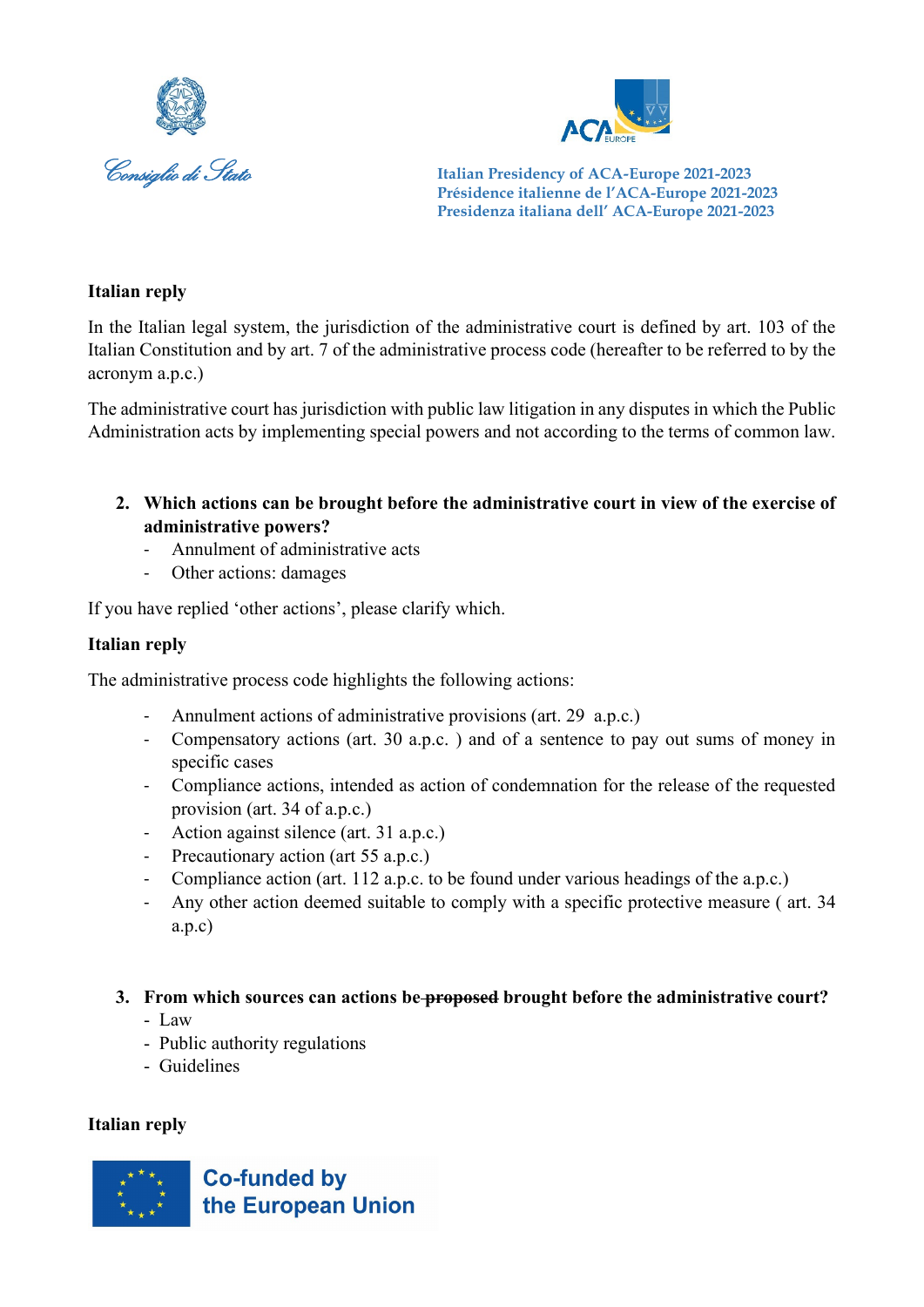



In our legal system, actions that can be brought before the administrative judge are regulated by law, and specifically, by the a.p.c.

# **4. Which administrative decisions can be challenged?**

- Administrative acts which have a specific recipient
- General acts and regulations
- Acts inherent to the procedure

# **Italian reply**

All implemented administrative decisions can be challenged, even those of a general nature, such as regulations. Political acts may not be challenged, namely "those acts or provisions issued by the government in the exercising of its political power" (art. 7, comma 1 a.p.c.). In administrative case law, the notion of a political act is restricted exclusively to those acts issued by constitutional bodies and which represent the exercise of supreme political choices. Endo-procedural acts cannot be challenged autonomously, unless they are not directly harmful.

# **5. On the grounds of which defects can the annulment of an administrative act be requested?**

- Breaches of the law
- Breaches of competence
- Technicalities and procedural defects
- Breaches of general principles

# **Italian reply**

In accordance with the provisions of art. 21 *octies* of Law 241/1990, breaches of the law, incompetence and misuse of powers are deducible defects. Misuse of power denotes an incorrect application of the administrative function compared to the intentions indicated by the law. The annulment may be requested even in cases of the breach of general principles of the administrative action, among which are the principles of reasonability and proportionality.

In the case of binding activity, the breach of formal rules and procedures (formal defects) cannot result in the annulment of the act, if the content of the acts could not have been any different.

# **6. Can the judge partially annul the challenged administrative act?**

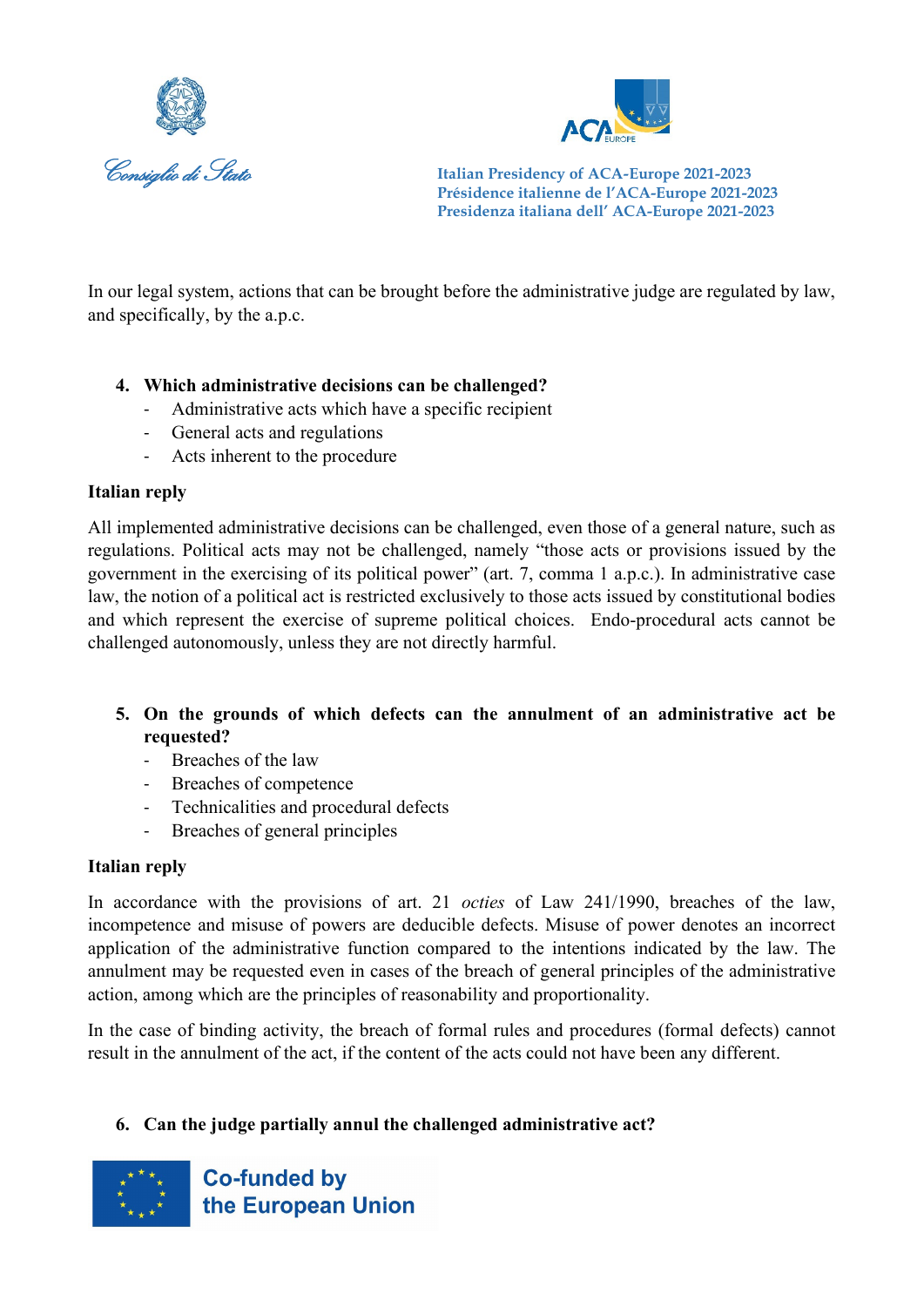



- Yes

#### **Italian reply**

The administrative judge can partially annul an illegitimate act.

**7. Can the judge substitute the Administration by modifying the content of the administrative act?**

- Yes

# **Italian reply**

Art 7, comma 6 a.p.c. makes provisions for cases, exhaustively listed by law, in which the judge may reform the act, partially or wholly, by substituting it with another act (so-called extended jurisdiction on the merit).

For example, in electoral litigation, if the judge allows the appeal, he corrects the results of the election and replaces the illegitimately proclaimed candidates with those who are truly entitled (art 130, comma 9 a.p.c.). Other examples of extended jurisdiction on the merit are: a) a compliance proceedings ( art 112 a.p.c.) in which the judge, if he allows the appeal, may order compliance by prescribing the procedure, including by means of the determination of the content of the administrative decision or the enactment of the same instead of the administration" ( art 114, comma 4, letter a), a.p.c.); b) the judges dealing with financial penalties including those imposed by almost all independent administrative authorities, in which if the judge allows the appeal, may modify the amount of the financial penalty if he deems that the quantification of the amount does not comply with the parameters indicated by law.

**8. When the judge annuls the challenged act, can he dictate provisions which the P.A. must abide by in the review proceedings of the subject-matter of the litigation?** - No

# **Italian reply**

One of the effects of the decision of the administrative court is the so called "conformity effect ": that is to say, the judge can dictate conditions which must be adhered to when the Administration makes new provisions after the annulment.

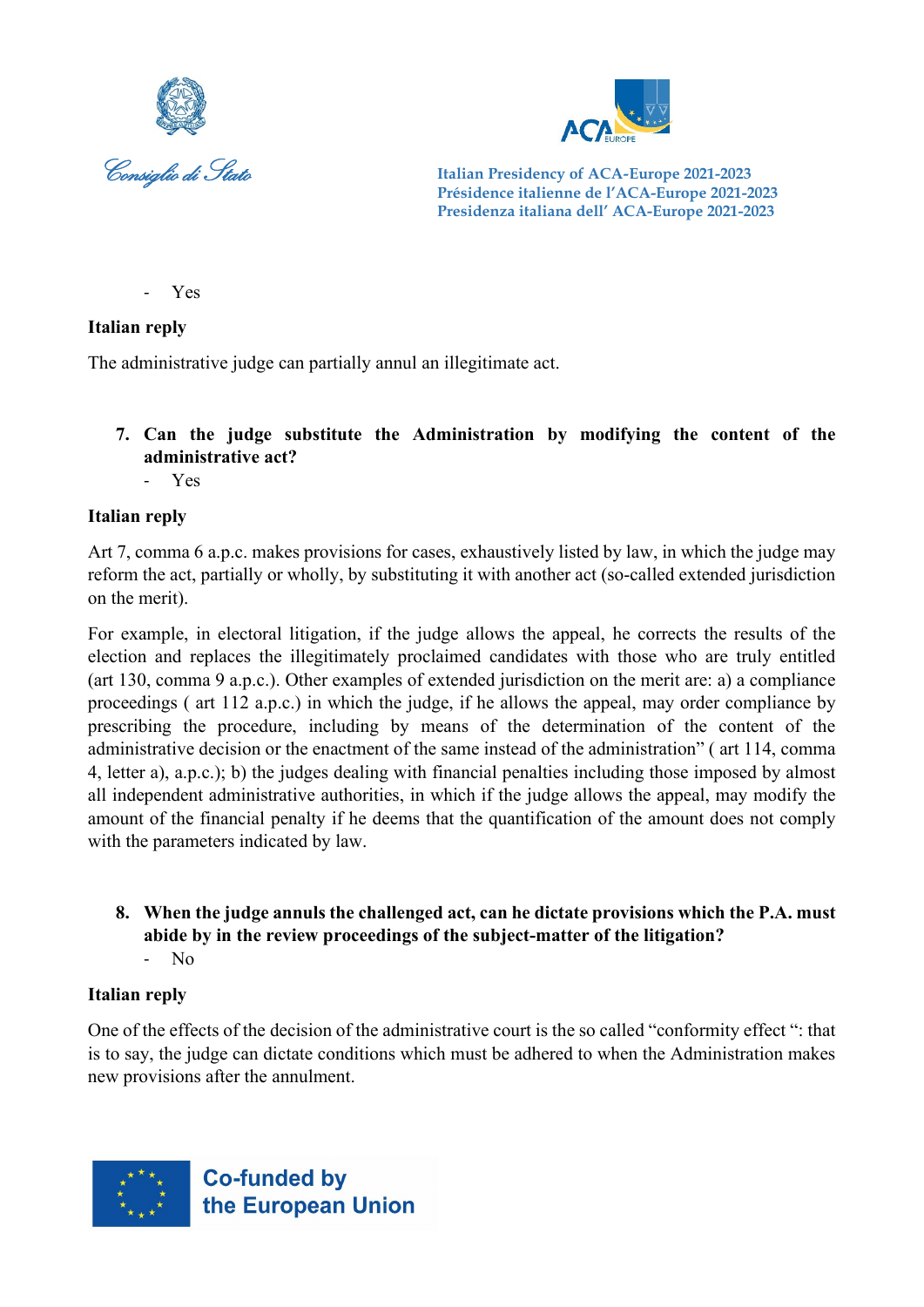



- **9. When do the effects of the jurisdictional annulment of an administrative act become applicable?**
	- From the date of the adoption of the act (*ex tunc* )

# **Italian reply**

The annulment of an act in the seat of jurisdiction produces retroactive effects, that is to say from the date of adoption of the act in question ("*ex tunc*")

# **10. Can the judge modulate the effects over time of the ruling of annulment of an administrative act?**

- No

# **Italian reply**

In certain specific precedents, in order to ensure effective protection, the Council of State limited itself to ascertaining the illegality of the act and to indicate conformative requirements (*pro future*) for the subsequent exercise of public function.

With regard to special procedure of public tenders, the judge who declares the contract to be ineffective establishes the starting date from which it becomes ineffective and this may be subsequent to the date of the sentence.

#### **11. Can the act of ordering payments for damages be proposed autonomously or must it always be proposed together with other kinds of actions?** - No

# **Italian reply**

Art 30, comma 1, a.p.c. requires that the compensatory action must be proposed in two ways:

a) at the same time as other actions (action of annulment, action against silence etc.); b) autonomously.

The autonomous compensation for damages action must be proposed within a time-limit of 120 days from the fact itself or from the awareness of the fact which caused the damage (art 30, comma 3, a.p.c.).

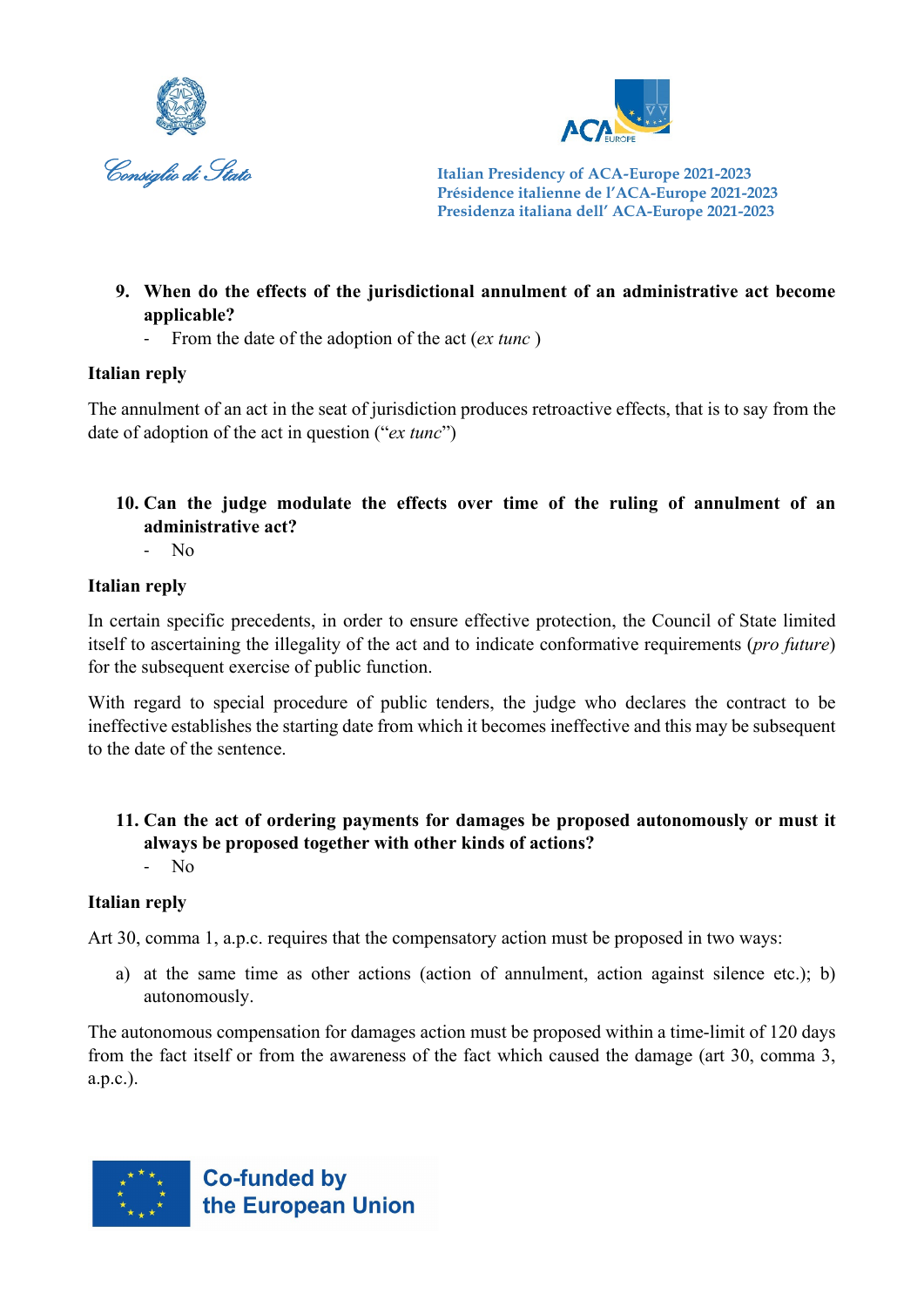



# **12. In the light of what kind of behaviour is the compensatory action for damages feasible when dealing with a Public Administration?**

- Other: not in good faith or unreasonable

Please elaborate

#### **Italian reply**

In the Italian legal system, all detrimental conditions indicated above are relevant for compensatory damages

# **13. Which are the different kinds of reimbursable damages?**

- Material damage
- Loss of opportunity

#### **Italian reply**

In the Italian legal system, all detrimental conditions indicated above are relevant for compensatory damages

#### **14. Does the omission of lodging an action of annulment result in elision or reduction of the compensatory damages?**

- Other: the omission leads to dismissal of the claim

# **Italian reply**

On the occasion of quantifying the amount of damages, the administrative court must exclude all damages "which could have been avoided by due diligence, also through the use of the instruments of protection provided" ( art 30, comma 3, a.p.c.).

- **15. In order to award compensatory damages, is proof of the responsibility of the public administration required? If your reply is affirmative, which party is obliged to provide said proof?**
	- Yes the party with burden of proof is on the plaintiff

# **Italian reply**

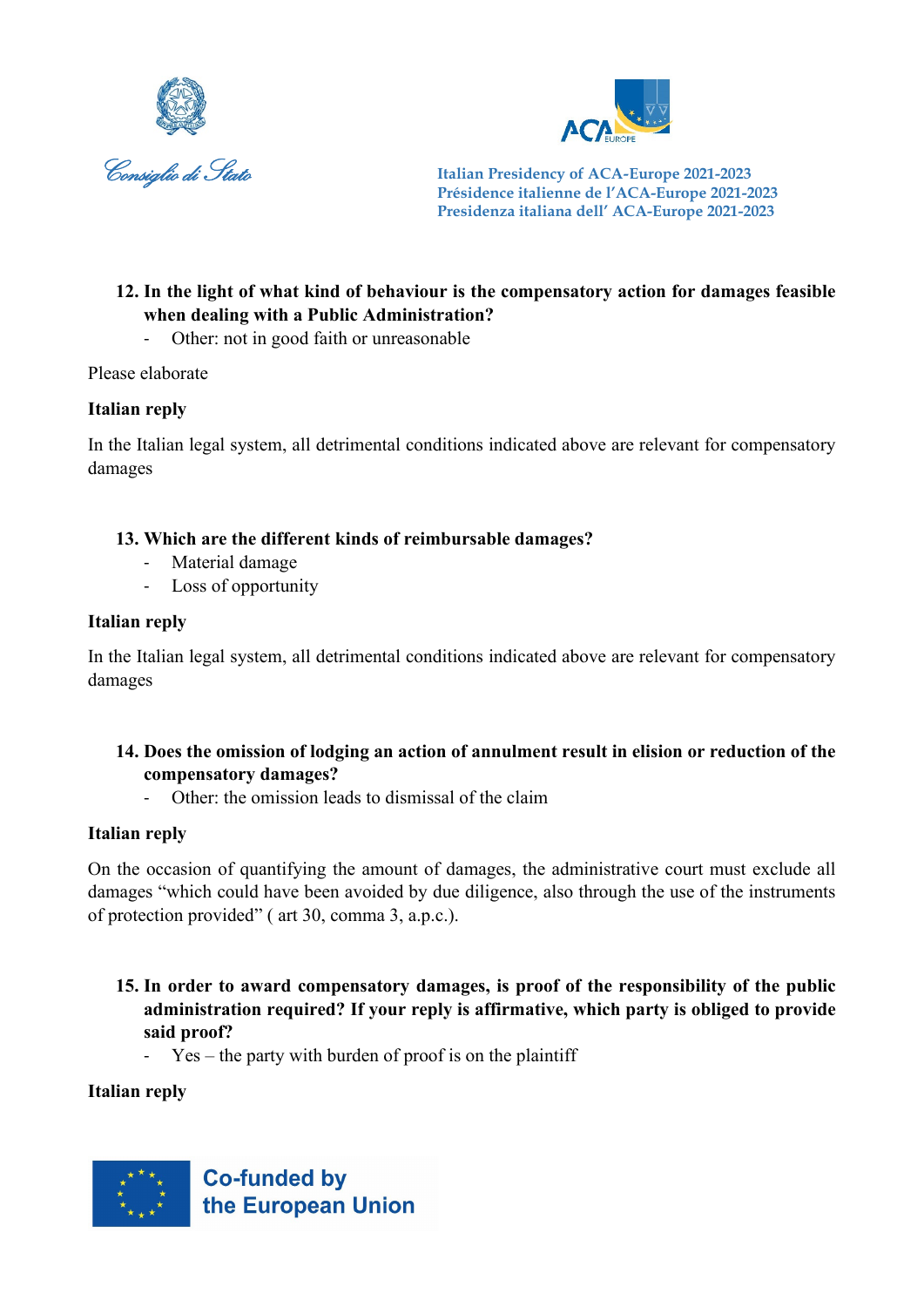



The injured party must provide proof of the responsibility of the public administration. Case law, however, recognises only some less onerous burdens of proof, by admitting some presumption of liability. As far as tenders are concerned, in compliance with the Court of Justice case law, the injured party is instead exempted from providing proof of liability of the contracting authority.

#### **16. Can the judge convert** *ex officio* **one action into another?**

- No

#### **Italian reply**

No. If all the requisite conditions exist, the judge can always provide for the conversion of the action (art 32, comma 2, a.p.c.)

#### **17. Is there a time-limit for the proposition of the compensatory action?**

- Yes

If the reply is yes: six months

# **Italian reply**

See reply to question 10.

#### **18. Can the judge rule that the Administration implement an administrative act? If your reply is affirmative, what are the prerequisites for implementation?** - No

#### **Italian reply:**

The administrative judge can rule that the administration issue a provision which had been requested but illegitimately denied when it is in the realm of bound activity or when no investigations are required that have to be carried out by the administration" ( art 34, comma 1, letter c).

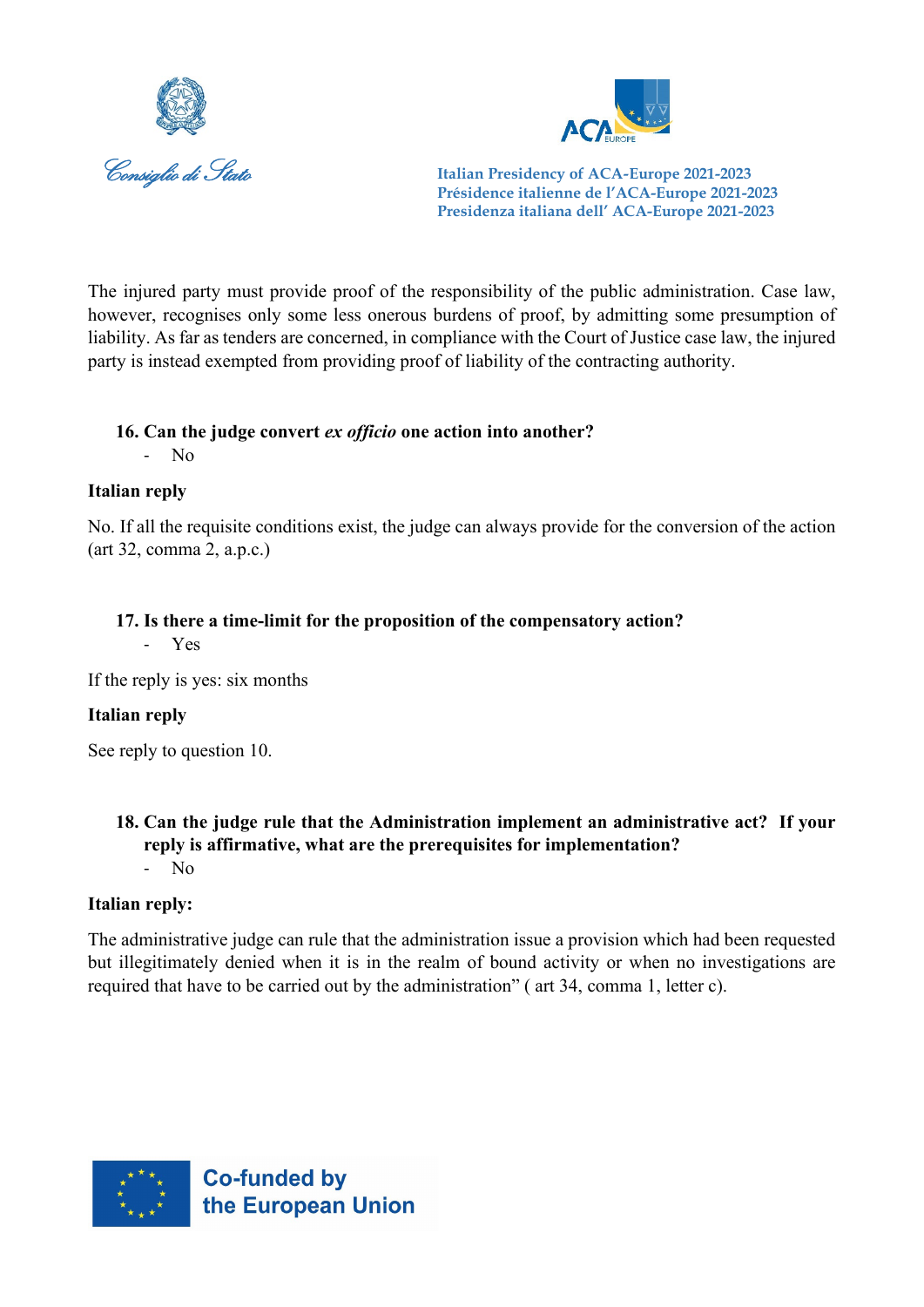



# **SESSION II – SPECIAL PROCEDURES**

- **1. Does your administration have provisions for special procedures**
	- Yes
	- If the reply is yes: abbreviated trial in specific areas or tender procedures, expropriation proceedings

# **Italian reply**

The administrative process code has provisions for the following special procedures: the procedure regarding access to administrative documents ex art. 116 a.p.c.; appeals against silence ex art. 117 a.p.c.; injunction procedures ex art. 118 a.p.c.; ex art. 119 a.p.c. abbreviated trial with regard to specific matters for example, public tenders, tender procedure ex art. 120 a.p.c., electoral procedure ex art. 130 a.p.c.

- **2. What do the specialities consist of?**
	- Ways of introducing the appeal
	- Procedural time-limits

# **Italian reply**

Special procedures provide for a series of derogatory regulations compared to ordinary regulations. They generally comply with a fast-track logic by introducing reduced procedural time-limits, simplified procedures, types of decision which are different to the judgement (decree, a judgement in a simplified format).

# **3. The special rites are established:**

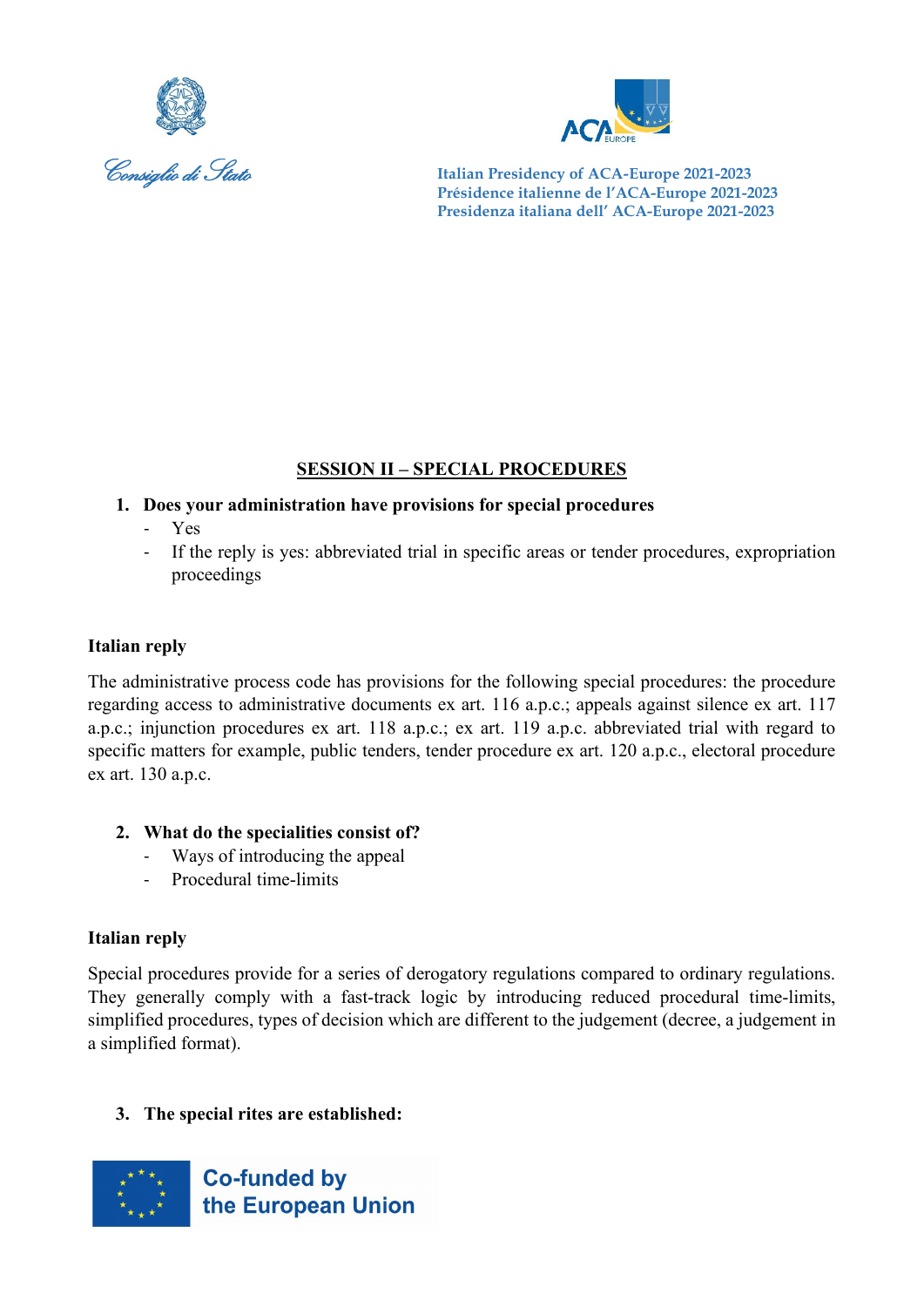



- According to subject ( for example, tenders, procedures of expropriation, independent administration authorities)

# **Italian reply**

Special procedure regard both specific subjects highlighted in detail in art 119, comma 1, a.p.c. of the administrative trial (for example, tenders, procedures of expropriation, independent administration authorities' actions) and appeals against the silence of the public administration (art. 117 a.p.c.), for access to documents ( art. 116 a.p.c.), for compliance (art.112 e ss. a.p.c.), for injunction (art 118 a.p.c.)

- **4. Does your system provide for appeals against the silence of the Administration at the request for an administrative provision presented by a private individual?**
	- Yes
	- If the reply is yes: Law provides for a specific action within or prescribed time limit

#### **Italian reply**

Art. 31 a.p.c. provides for a specific action adverse to the inertia of the public administration, the procedure of which follows special rules (ascertainment of the duty of the administration to provide). Upon completion, the judge may grant a time-limit within which the Administration must comply. He/she could order the Administration to implement the provision of the required act only if the content is restricted or if discretionary power has been fully exercised.

#### **5. Do the Administrations comply spontaneously with the decisions of the administrative courts?**

There is no official information available

# **Italian reply**

The enforcement remedy is used for the execution of about 15% of the SAC judgments.

- **6. . In your legal system, is there a special procedure for ensuring the integral execution of the sentence**?
	- No: but there are executive warrant procedures available to enforce execution

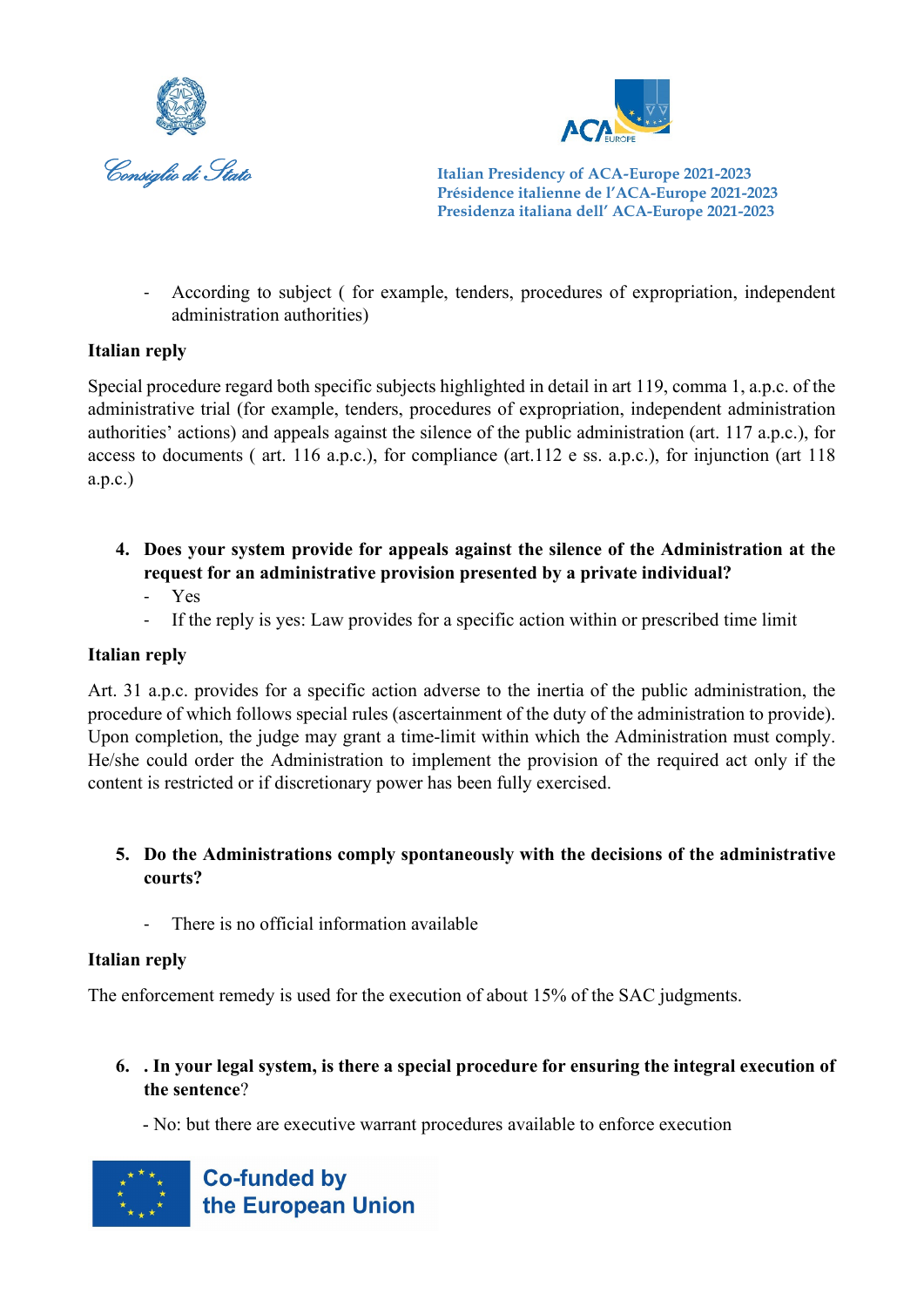



#### **Italian reply**

In the Italian legal system a specific procedure for the execution of judgements is provided for (art. 112-114 a.p.c.). Moreover, it provides also for the remedy of the so-called "*astraintes*" for indirect execution. The remedy does not require the judgment to be final.

Nevertheless, the powers of the judges of the execution are different in the event that the judgment to be enforced is final or not. In the first case, the judge of the execution can declare null the administrative acts eventually adopted in contrast with the judgment itself and can completely substitute the administration in the execution of the judgment. Instead, if the decision to be enforced is not final, the judge can only indicate to the administration how to give execution to the judgment, considering without effect the administrative acts eventually adopted in contrast with the judgment itself.

# **7. Are the judge's decisions which are not of the last resort immediately enforceable?** N<sub>o</sub>

#### **Italian reply**

The decisions of the Regional Administrative Tribunals are immediately enforceable. In compliance with art 98, para. 1, a.p.c., after challenging the decision, a suspension of the enforceability of the decision of the court of first instance and the implementation of other measures which are deemed necessary, can be requested.

- **8. Following the annulment of a decision characterized by discretionary power, the interested party is forced to challenge each of the ulterior negative decisions which have been deemed illegitimate by dint of defects which are different to those identified by the judge or, in alternative, are there certain mechanisms of "reduction" of the aforesaid discretionary power which ensure the definition of the litigation once and for all?**
	- Did not understand question

#### **Italian reply**

In the Italian legal system, generally speaking, the sentence of the annulment of a decision characterized by discretionary power binds the Administration only when dealing with the illegitimacy identified by the sentence (the so-called "deduction"). The Council of State maintains that, in certain cases, the discretionary power can be " reduced" substantially, both for the effect of an auto-obligation placed by the same public administration, and for the effect of the specific

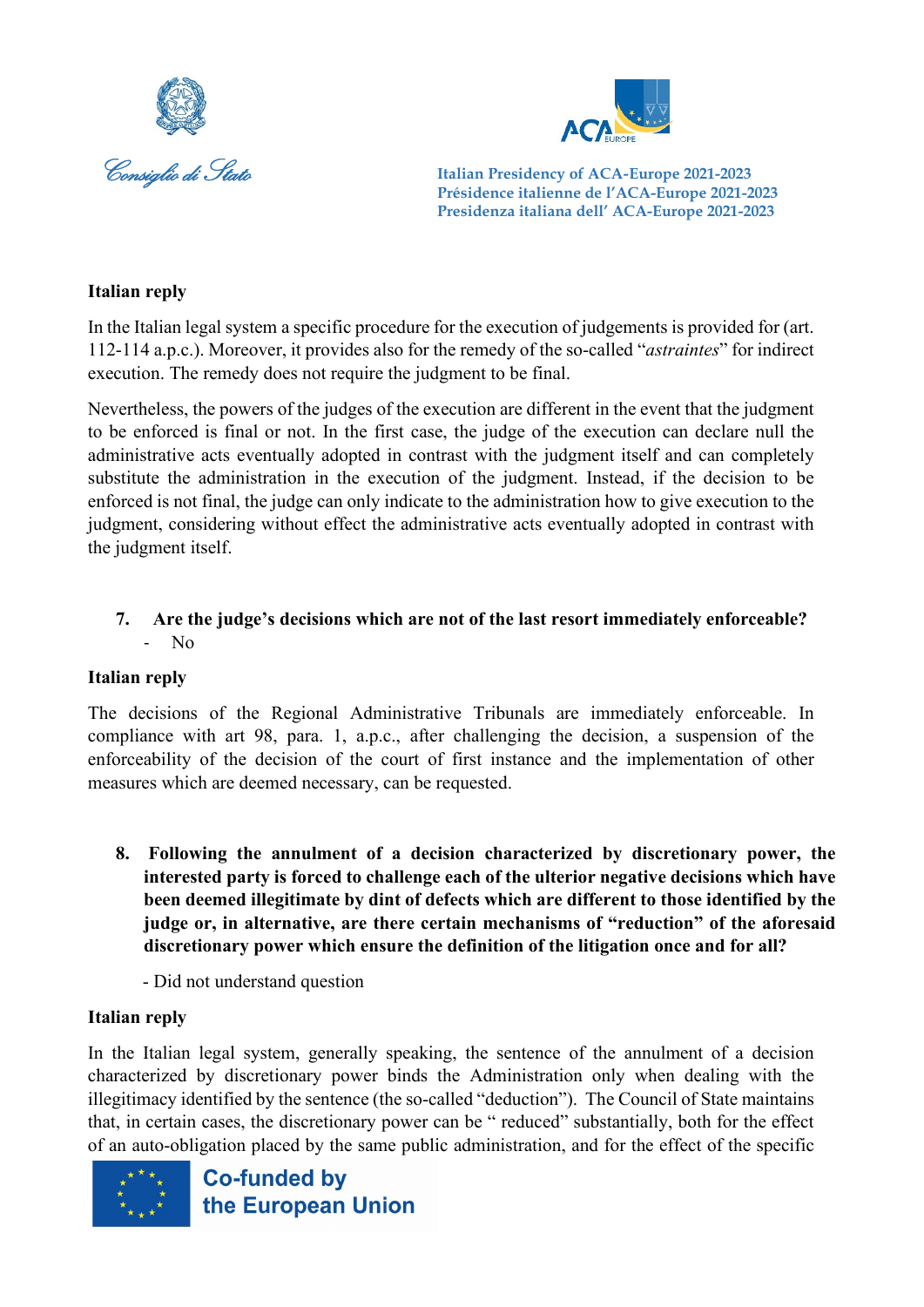



trial outcome ( when, for example, the investigation found that there were no other alternative reliable techniques ).

# **SESSION III – PRECAUTIONARY MEASURES**

- **1. Does the proposition of an appeal automatically suspend the effectiveness of the administrative act?** 
	- Yes

**Italian reply**

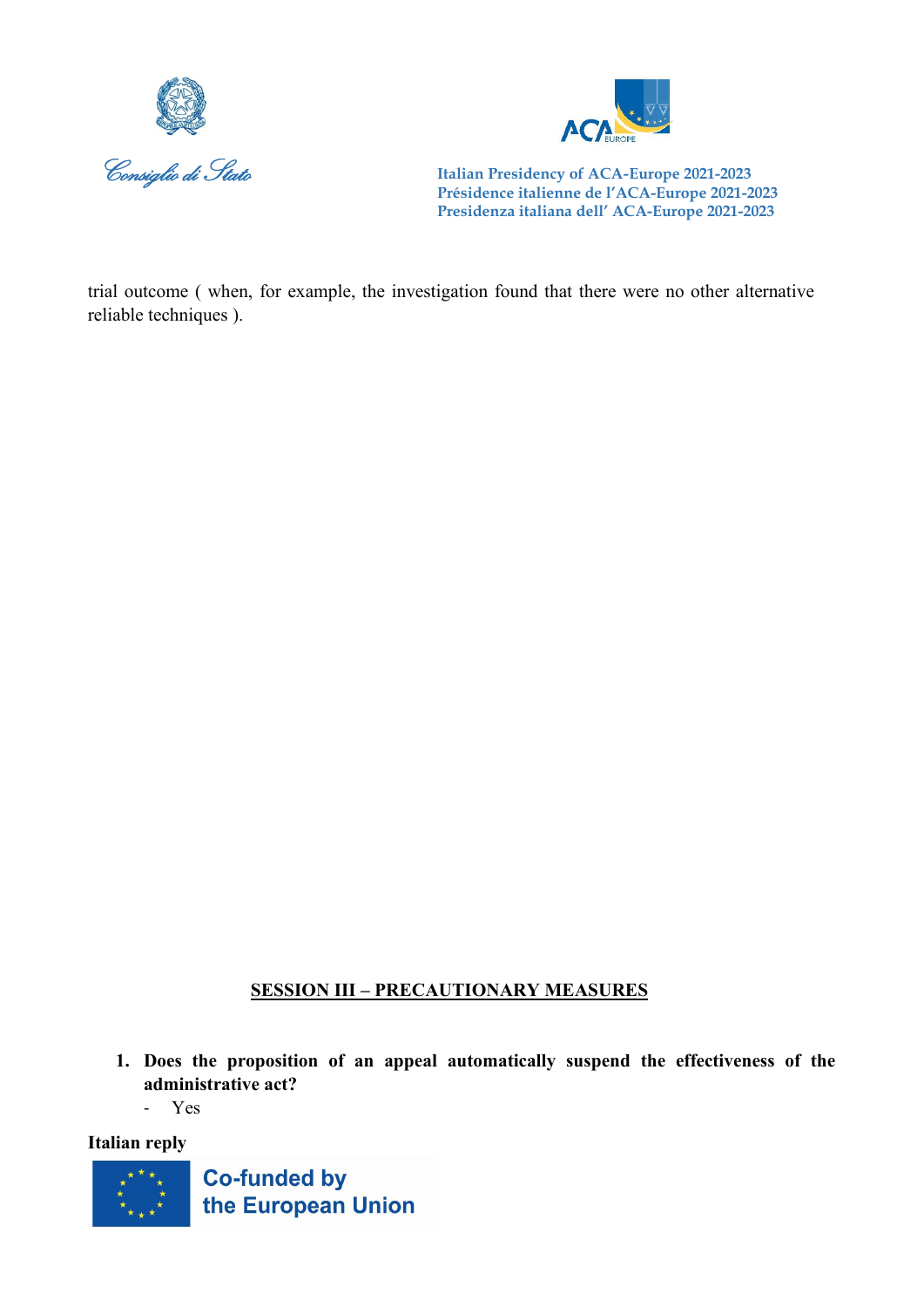



In the Italian legal system, the proposition of appeal does not entail suspensive effects

# **2. In your legal system, are precautionary measures provided for?**

Yes: Only to safeguard the damages remedy

# **Italian reply**

In the Italian legal system, the petitioner can request the issuance of all those precautionary measures which are most suited to avoiding having to undergo serious and irremediable prejudice during the time required to reach a decision on the appeal.

# **3. What kinds of decisions can the judge apply as a precautionary measure?**

# **Italian reply**

In the Italian legal system, the judge can take any of the measures indicated above. **There is, in effect, a principle of** atypicalit**y of the** kinds **of protection, including precautionary.**

- **4. What are the conditions for the acceptance of a precautionary request?**
	- Not applicable

# **Italian reply**

The precautionary order must motivate on the basis of the assessment of the appended prejudice and indicate the outlines, which, after brief examination, would lead to a reasonable forecast of a positive result for the application.

# **5. Can the judge force the petitioner to pay bail?**

- Yes
- If yes, in which cases: Where it is unfounded

# **Italian reply**

In the Italian legal system, in the event that as a result of the decision of a precautionary application irreversible effects result, the chamber can require the payment of bail, to which the concession or rejection of a precautionary measure can be subordinated. The concession or rejection of a

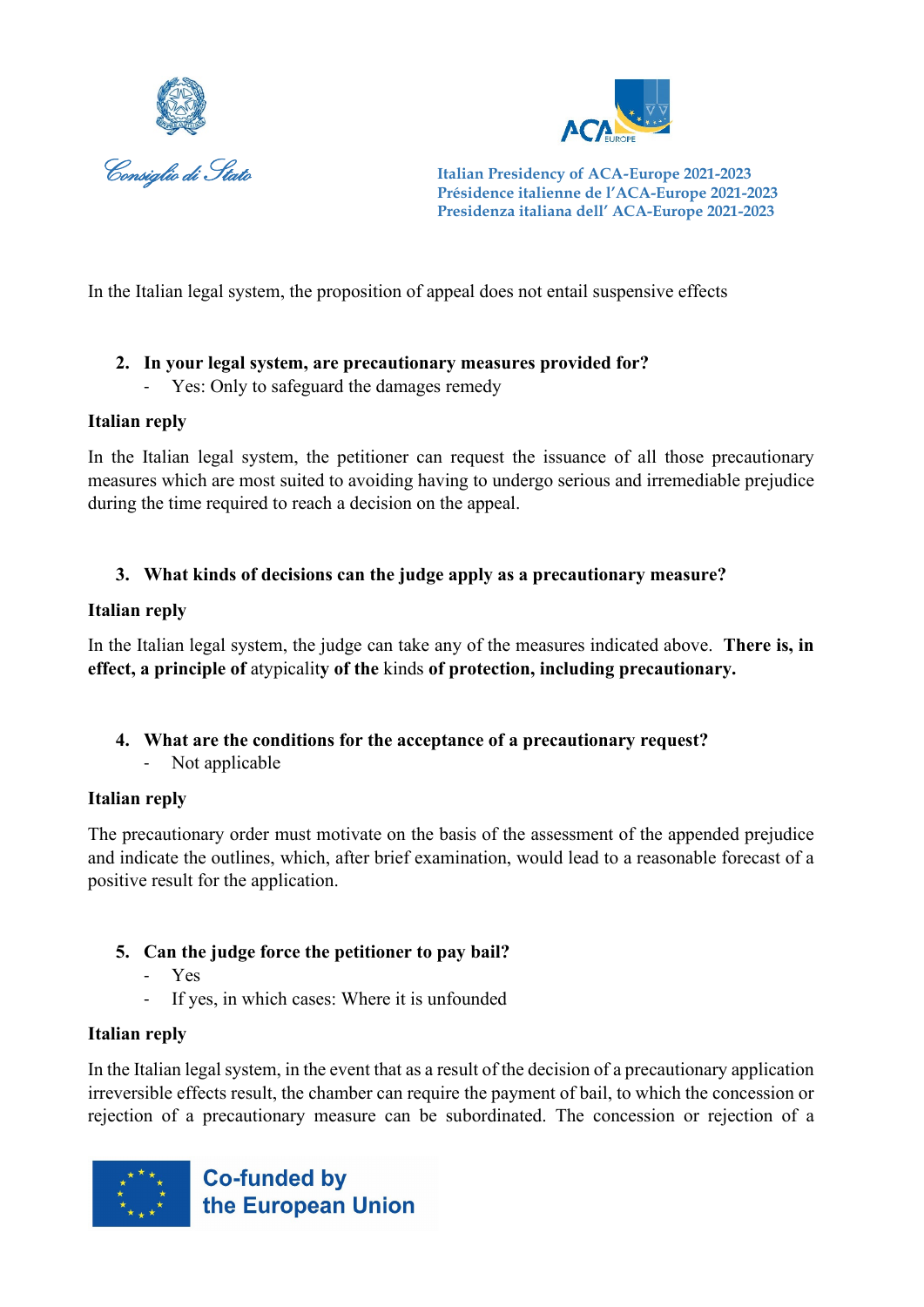



precautionary measure cannot be subordinated to bail where the interlocutory application relates to fundamental human rights or other assets of constitutional relevance.

# **6. Are precautionary measures generic?**

- No

# **Italian reply**

In the Italian legal system, precautionary measures do have general applications insofar as they can be applied to all types of litigation.

- **7. Can a precautionary request be introduced autonomously before the presentation of the main trial proceedings (** *ante causam* **)?**
	- Yes

# **Italian reply**

In the event of exceptional gravity and urgency, the party entitled to apply, even before the prior declaration of the appeal, may request the adoption of urgent, temporary measures which appear indispensable during the time required to bring an action on the merit and the precautionary request in the course of the proceedings.

- **8. In the event of cautionary request** *ante causam***, does the precautionary decision of the judge lose effectiveness?**
	- Yes, in the event that the interested party does not initiate main trial proceedings within the mandatory time-limit

# **Italian reply**

In the Italian legal system, the provision of *ante causam* acceptance, however, loses effectiveness when, within fifteen days from issuance, the appeal with a precautionary request has not been notified. In all events, the measure conceded loses effectiveness after sixty days from the date of issue, after which, only those precautionary measures which have been confirmed or set out during the course of the litigation remain effective.

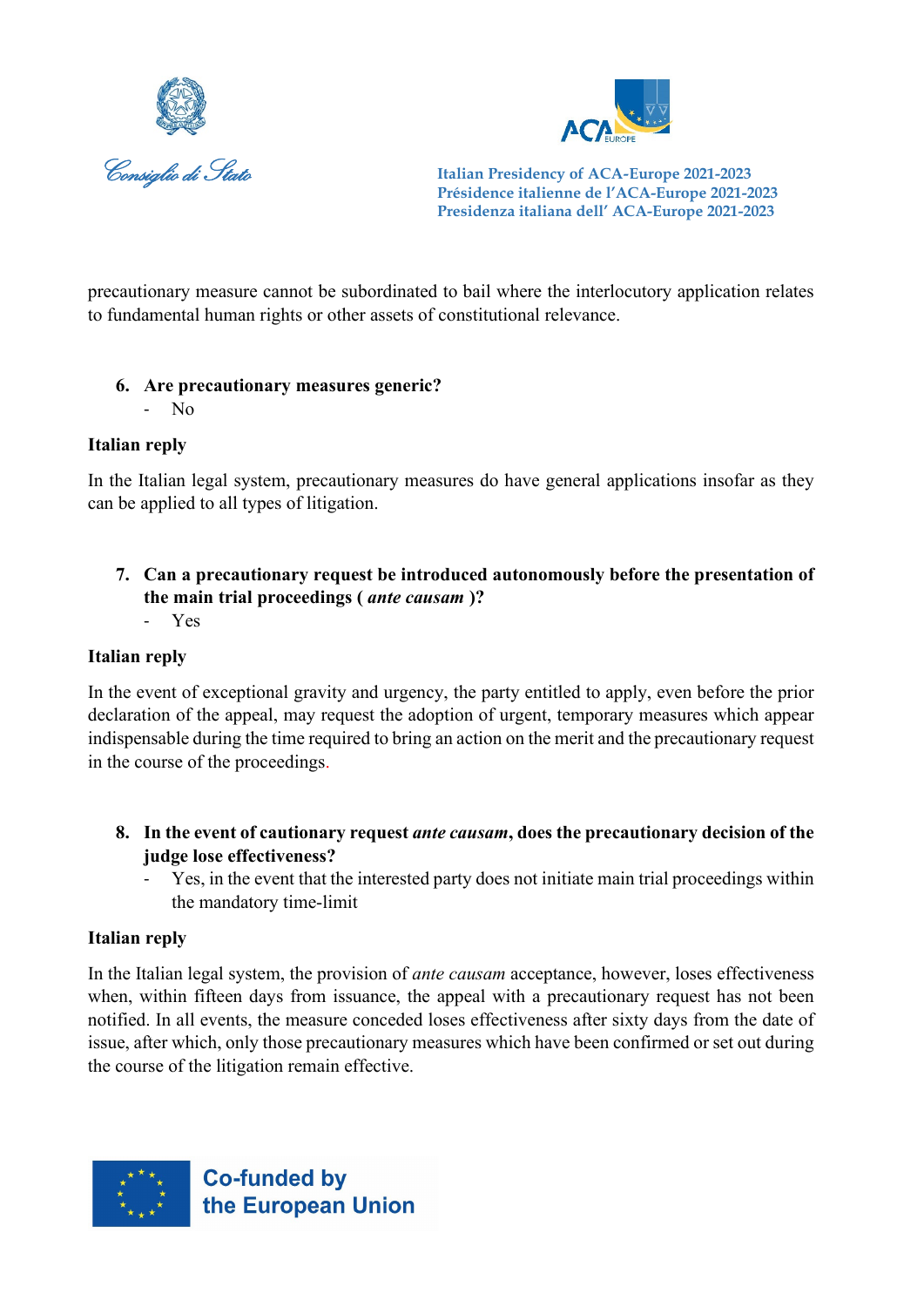



- **9. When dealing with the precautionary request, does your legal system provide for specific procedure?** 
	- Yes: time limits are imposed by the law of procedure

# **Italian reply**

In the Italian legal system, provisions have been made for a fast-track procedure in closed session.

# **10. Is the precautionary decision taken unilaterally or collegiately?**

- Unilaterally;

# **Italian reply**

The decision is taken collegiately. In the event of extreme urgency, the precautionary decision can be made, as a temporary measure, by means of a simple unilateral decree.

# **11. During the discussion of the precautionary request, can the judge directly define the judgement on the merit?**

- No

# **Italian reply**

During the discussion of the precautionary request, the chamber, having verified the comprehensiveness of the hearing and the investigation and having heard representations from both parties, may define the judgement on merit with a sentence in a simplified form, in closed session.

# **12. Can precautionary measures be challenged before the Supreme Court /Council of State?**

- Yes

# **Italian reply**

Going against the injunctions of the Regional Administrative Tribunals, appeal can be made to the Council of State, to be put forward within a time-limit of thirty days from the notification of the decree, or within sixty days after its publication.